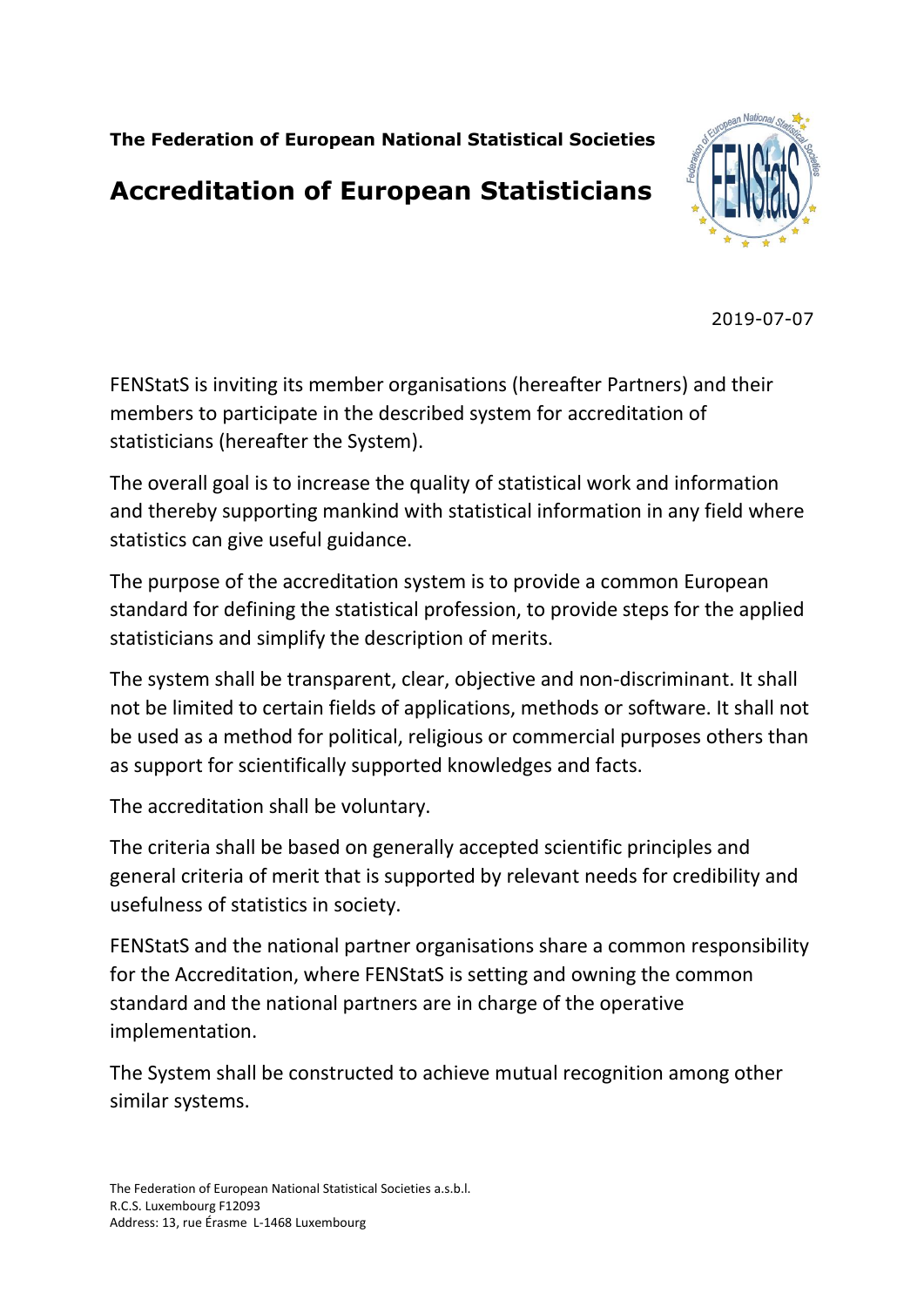#### Article I. Name

1. The name of the accreditation shall be Accredited European Statistician

## Article II. Scope

1. The accreditation is a recognition that the accredited person has sufficient experience and other merits that all together indicate that he/she can serve as statistician in an independent and professional way.

- 2. The accreditation is based on documentation provided by the applicant.
- 3. FENStatS does not accept liability for the actions of any Accredited European Statistician.

## Article III. Participation of member organisations (Partners)

- 1. A FENStatS Partner notifies FENStatS that they intend to offer accreditation to their members. Notification is sent to FENStatS Executive Committee, according to instructions given separately.
- 2. Partners participating in the accreditation system are responsible for the approval process for its members.
- 3. Partners shall in the notification accept to follow these by-laws and other instructions issued under them and forthcoming amendments.
- 4. A Partner can withdraw its participation at any time by notifying the Executive Committee of FENStatS. Members already accredited by the recalling Partner will still be recognized as accredited statisticians by FENStatS. Applications under review shall be finalised by the withdrawing Partner.
- 5. A Partner that deliberately misuses, commits actions directed against the purpose of the system or its parts can have the participation revoked by the Executive Committee of FENStatS.

# Article IV. Role of FENStatS Executive Committee

FENStatS Executive Committee is representing FENStatS, and as such the ownership of the accreditation system.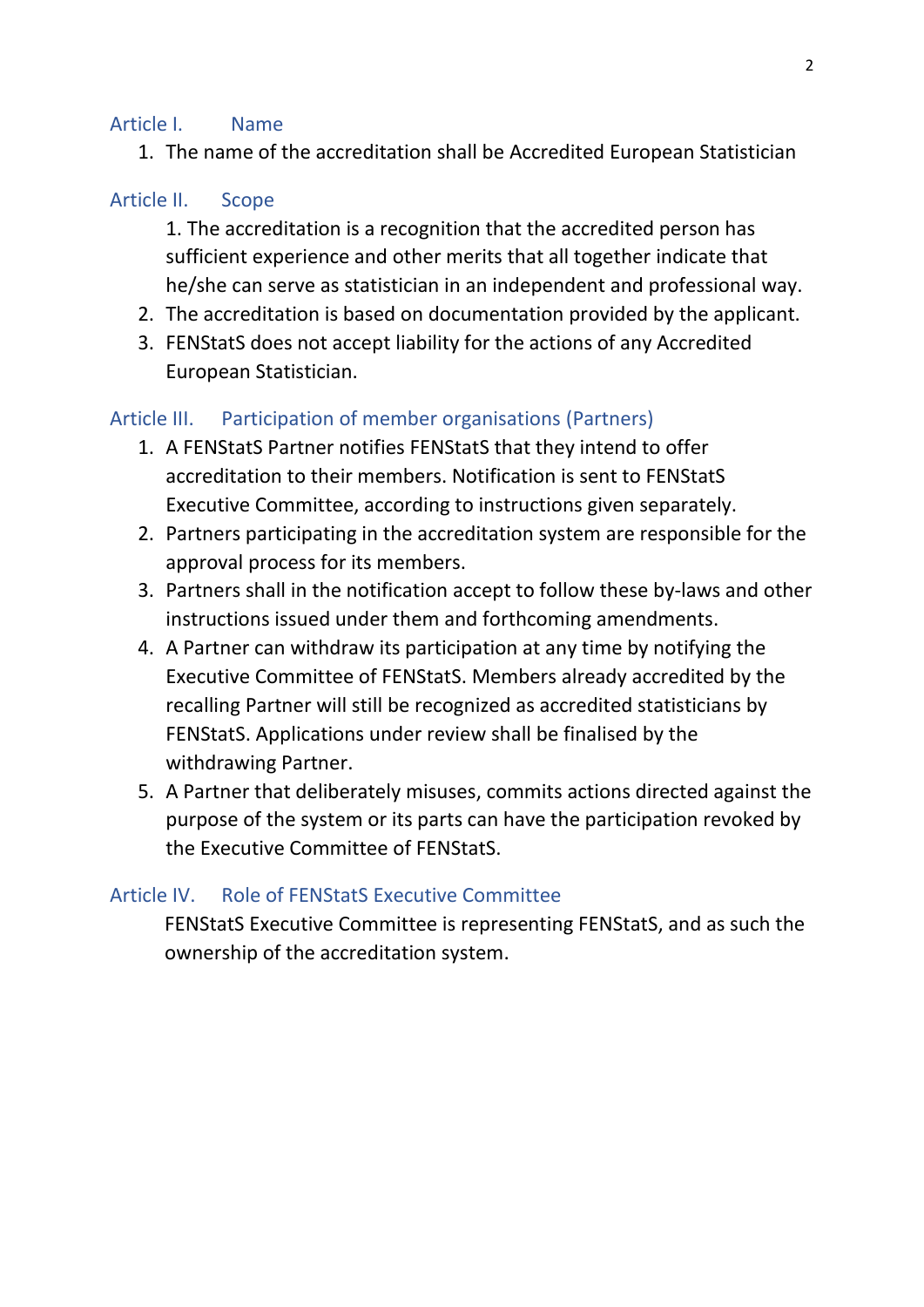# Article V. Role of FENStatS Accreditation Committee

- 1. FENStatS Accreditation Committee (AC) is handling the operative matters on behalf of the Executive Committee.
- 2. The AC is appointed by the Executive Committee after proposals from the Partners. It elects a chairperson among its members.
- 3. The AC will annually, and when deemed necessary, review the actions undertaken by Partners. A Partner that is not following the by-laws can be forced to withdraw its participation.
- 4. The AC is taking decisions of revokal of accreditation.
- 5. The AC shall keep documentation of the accreditation system and records of the accredited members.
- 6. A majority of the AC members shall be accredited statisticians.

# Article VI. Role of participating member organisations

- 1. The Partners appoint a person representing themselves to FENStatS (hereafter the Representative) concerning accreditation.
- 2. The Partners appoint sufficient numbers of auditors, not less than three per Partner, for review of applications of their members.
- 3. The Partners may establish an appropriate local institutional organisation in charge of the operation of the accreditation system.
- 4. The auditors are also allowed to consult with other experts if necessary.
- 5. Auditors shall be accredited statisticians.

# Article VII. Application

- 1. A statistician, who is a member of a Partner can apply for accreditation. The application is submitted to his/her Partner organisation.
- 2. By applying the applicant approves to the rules and conditions set out in these by-laws, ethical guidelines and any other document issued under them.
- 3. The local institutional body, established by the Partner, accepts or rejects the application. An application can also be accepted given that certain evidence is appended to the application or certain questions are responded.
- 4. The decisions are reported to the AC.
- 5. The AC issues proof of accreditation.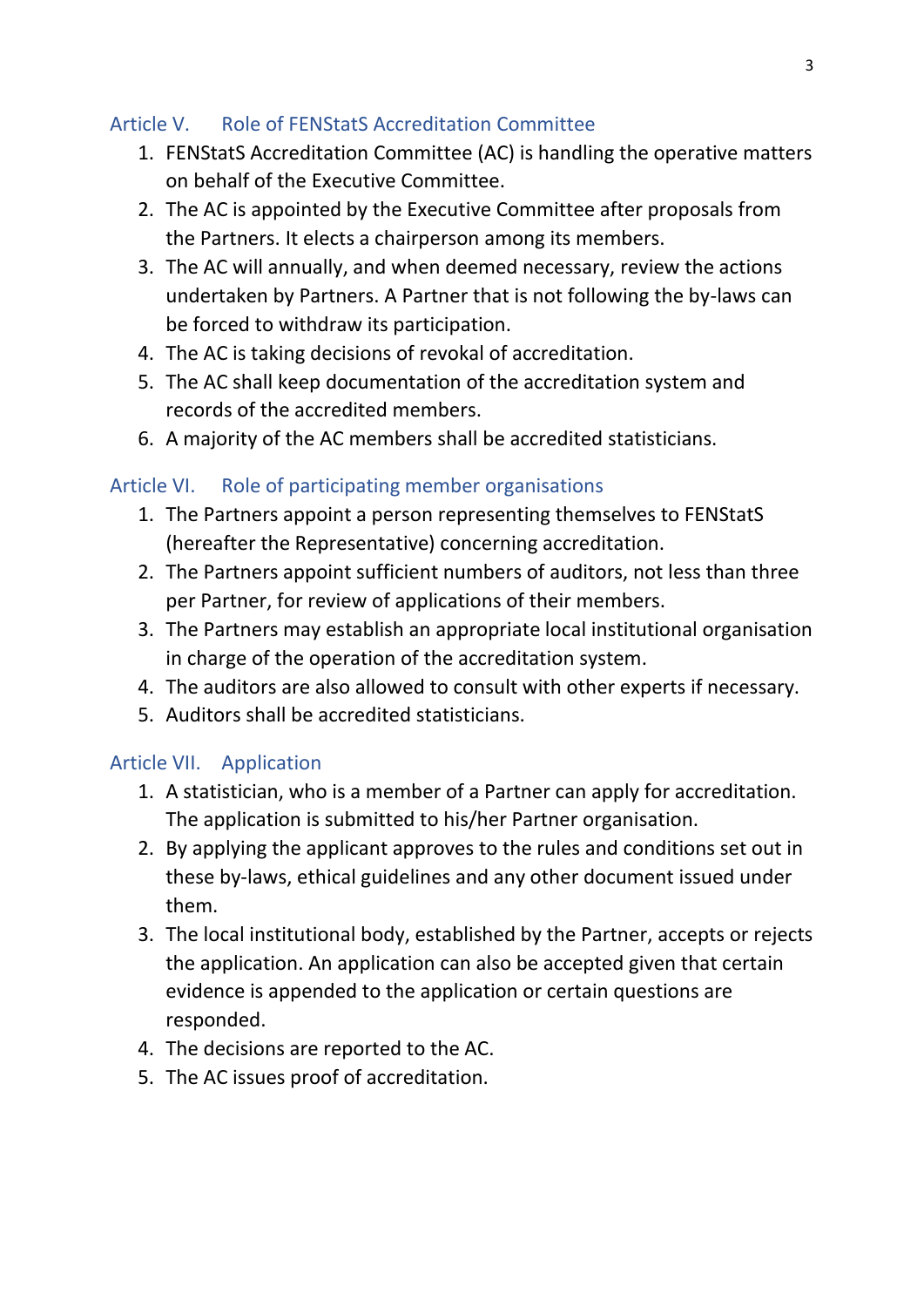## Article VIII. Recognition of foreign accreditations

- 1. The Executive Committee can, after hearing the AC, sign a mutual recognition with foreign organisations that provide systems for accreditation that is equivalent with the FENStatS System.
- 2. A statistician, who fulfils the requirement for European accreditation, and is accredited by a mutually recognised foreign organisation, can apply for accreditation by submitting his/her foreign credentials.
- 3. An application according to point 2 is submitted to the AC for decision.

#### Article IX. Financing

- 1. The costs for operating the accreditation system shall be carried primarily by the accredited statisticians on a non-profit basis.
- 2. The applicant is charged a fee for application.
- 3. Accredited members are charged an annual fee.
- 4. FENStatS can charge the Partners parts of the fees under 2 and 3. The financial by-laws of FENStatS shall incorporate corresponding guidelines.

#### Article X. Recall and time limits

- 1. An Accredited European Statistician can have his/her accreditation recalled.
- 2. An Accredited European Statistician that no longer is a member of a Partner shall no longer maintain status as accredited.
- 3. An accreditation is valid for a period of 5 years.

#### Article XI. Revokal

- 1. An Accredited European Statistician that violates the by-laws, any law or ethical standard for which he/she is bound, is violating scientific principles or in other ways brings disreputation to statistics and statisticians in general can have his/her accreditation revoked.
- 2. An Accredited European Statistician that is being expelled from his/her member organisation can also have his/her accreditation revoked.
- 3. Decision on revokal shall be taken by FENStatS Executive Committee on request of the AC. A decision shall not be taken before the Partner and the member has been given a reasonable time to answer.
- 4. The Executive Committee decision is final.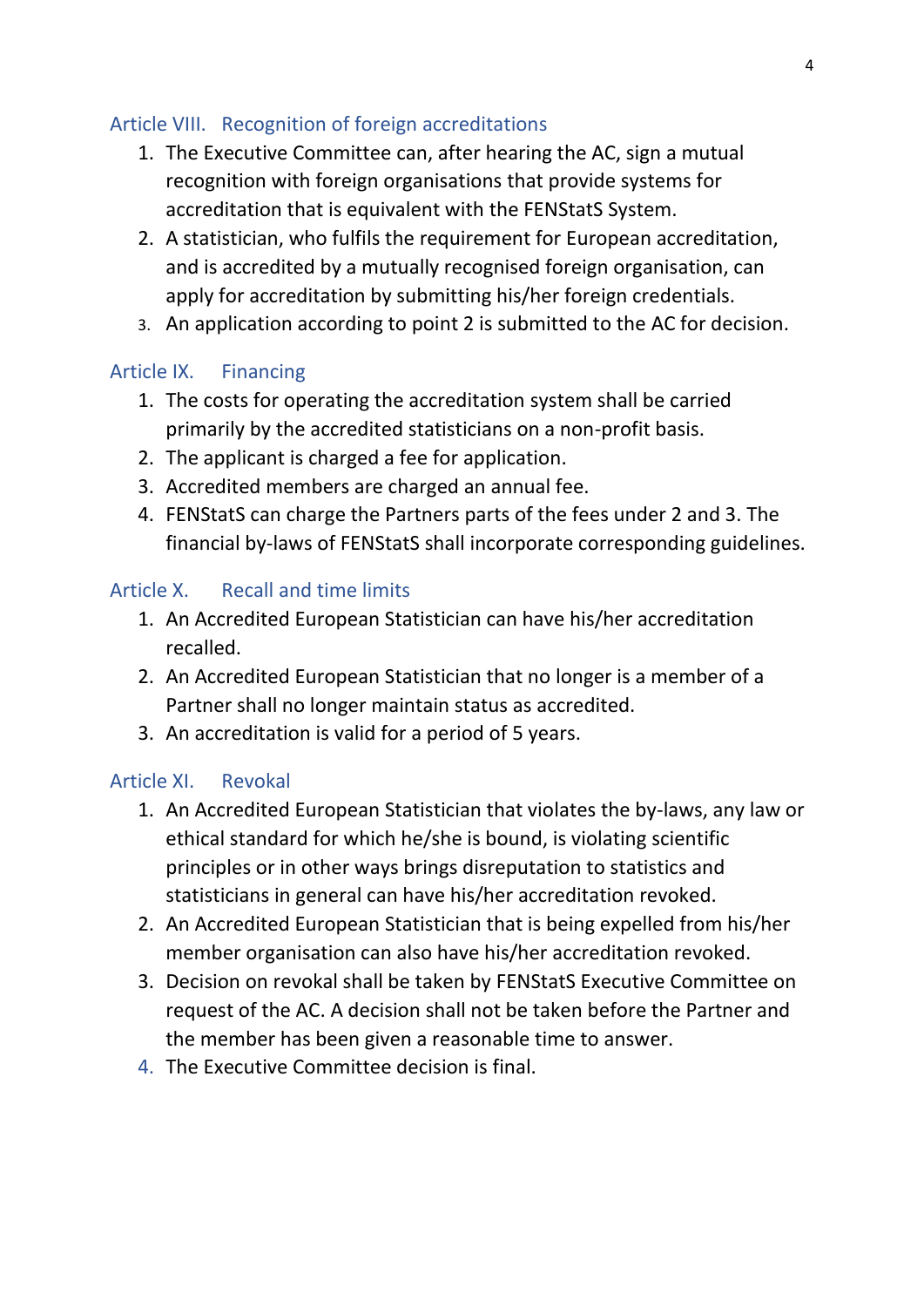#### Article XII. Ownership

- 1. Any proprietary property, including, but not limited to standards, procedures, instructions, logotypes and templates are owned and trademarked of FENStatS.
- 2. Any use not approved by FENStatS is illegal.
- 3. The accreditation is not transferable and does not apply to the Accredited European Statistician's organisation of affiliation etc.
- 4. The Executive Committee shall take necessary actions to protect the integrity of the system.

#### Article XIII. Interpretation

- 1. If in doubt or ambiguity, these by-laws and any other rule, shall be interpreted for the purpose set out in the preamble and in the FENStatS statutes.
- 2. The Executive Committee has the final decision in any question arising from an interpretation of these by-laws and any other rule.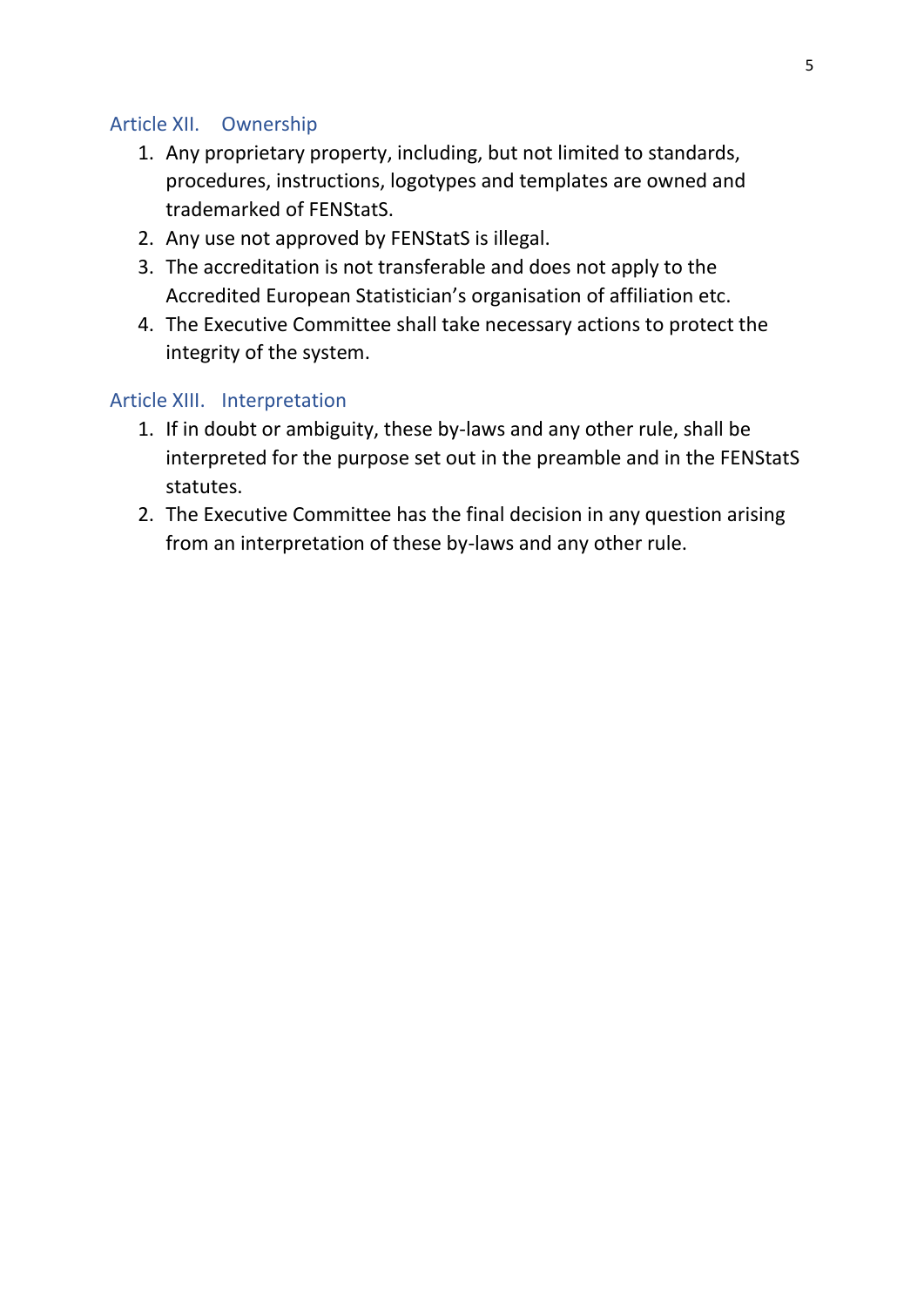## Transitional rules

- 1. Referring to Article V(6): Before a sufficient number of accredited statisticians are available the AC can *temporarily* consist of other well recognised members. Such members are encouraged to apply for accreditation.
- 2. Referring to Article VI(4): Before a sufficient number of accredited statisticians are available, the auditors can be elected *temporarily* among well recognised members. Accreditations approved by not accredited auditors are revised by the AC.
- 3. Referring to Article IX: Cost for investing and build up of the system shall be distributed over a reasonable long time, not to cause higher fees when the system is new than later.
- 4. Referring to Article IX(2): The fee should be in the span EUR80-EUR150.
- 5. Referring to Article IX(3): The fee should be in the span EUR10-EUR50.
- 6. Referring to Article X(3): Rules for re-accreditation is under development.
- 7. A Partner that is already applying a system of accreditation of their members can have that system's compliance to FENStatS evaluated after application to FENStatS. If the system is found to be comparable, its members can have their accreditations transferred according to article VIII.

These by-laws are issued on 2019-07-07.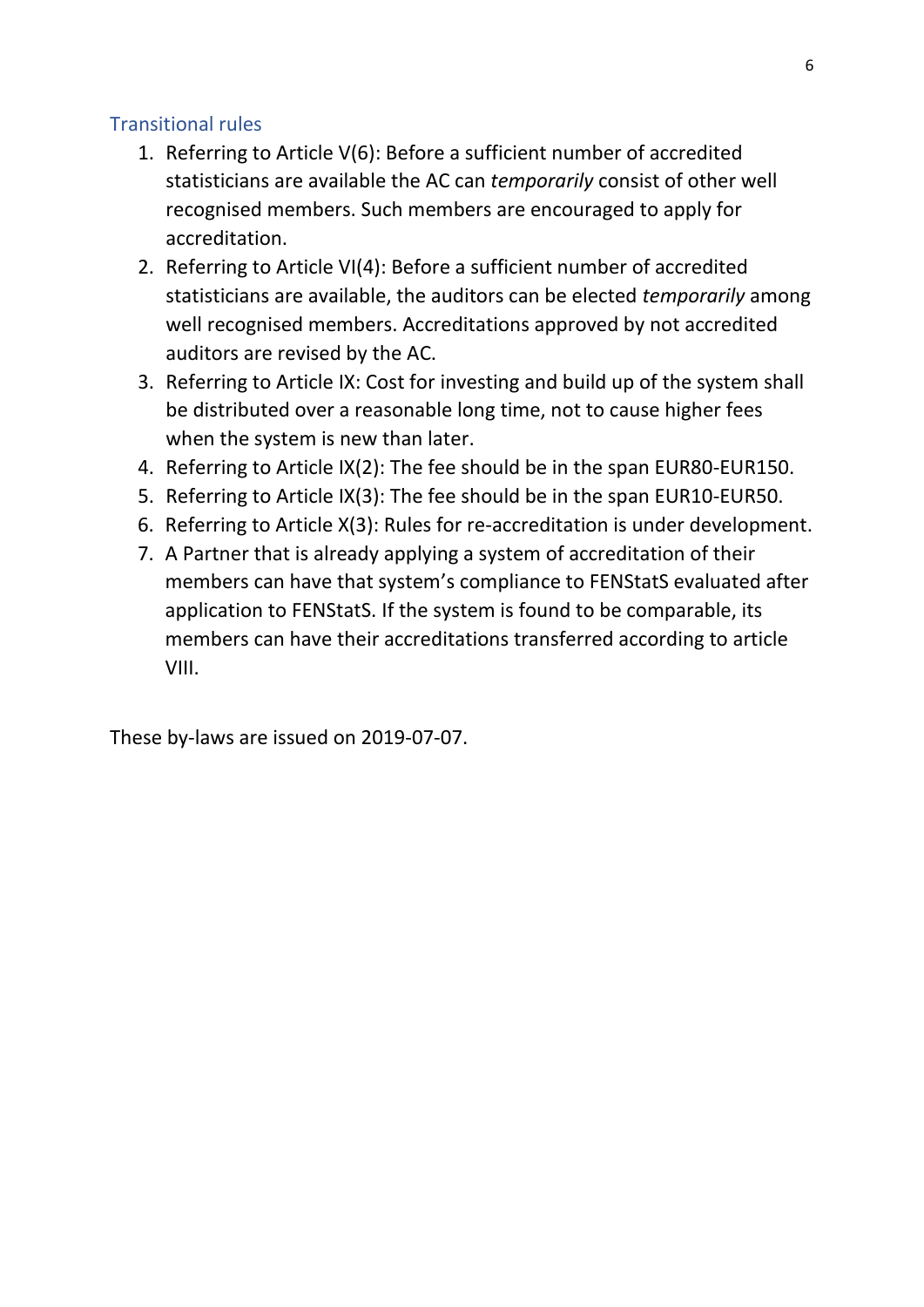#### Appendix A. Criteria for accreditation

- 1. The following criteria are applied. Suggestions of proofs of each criteria are listed under each point in *italics*.
	- A. University degree

A university degree at least at MSc level according to the Bologna criteria – majoring in statistics or equivalent. *University diploma, transcripts etc.*

B. Work experience

At least five years of relevant working experience as statistician *CV, letters (2) of recommendation*

#### C. Professional development

The applicants shall during the period after the education have an ongoing professional development in relevant fields (not necessary only in statistics).

*List (if not in the CV) and certifications etc* 

D. Communication skills

Documented skills in communication of statistical concepts. *Work examples (3) and letter of recommendation (can be the same as (B)).*

- E. Compliance to ethical standards The applicant shall certify knowledge of relevant ethical standards and adhere to them. *Enumeration and confirmation of acceptance.*
- F. Member in participating organization *Confirmed by the participating organisation.*
- 2. The Committee can, upon recommendation of the auditors, grant accreditation to an applicant that has achieved the merits stated above but lack documentation.
- 3. The Committee can, upon recommendation of the auditors, grant accreditation to an applicant with an older university degree as bachelor or similar.